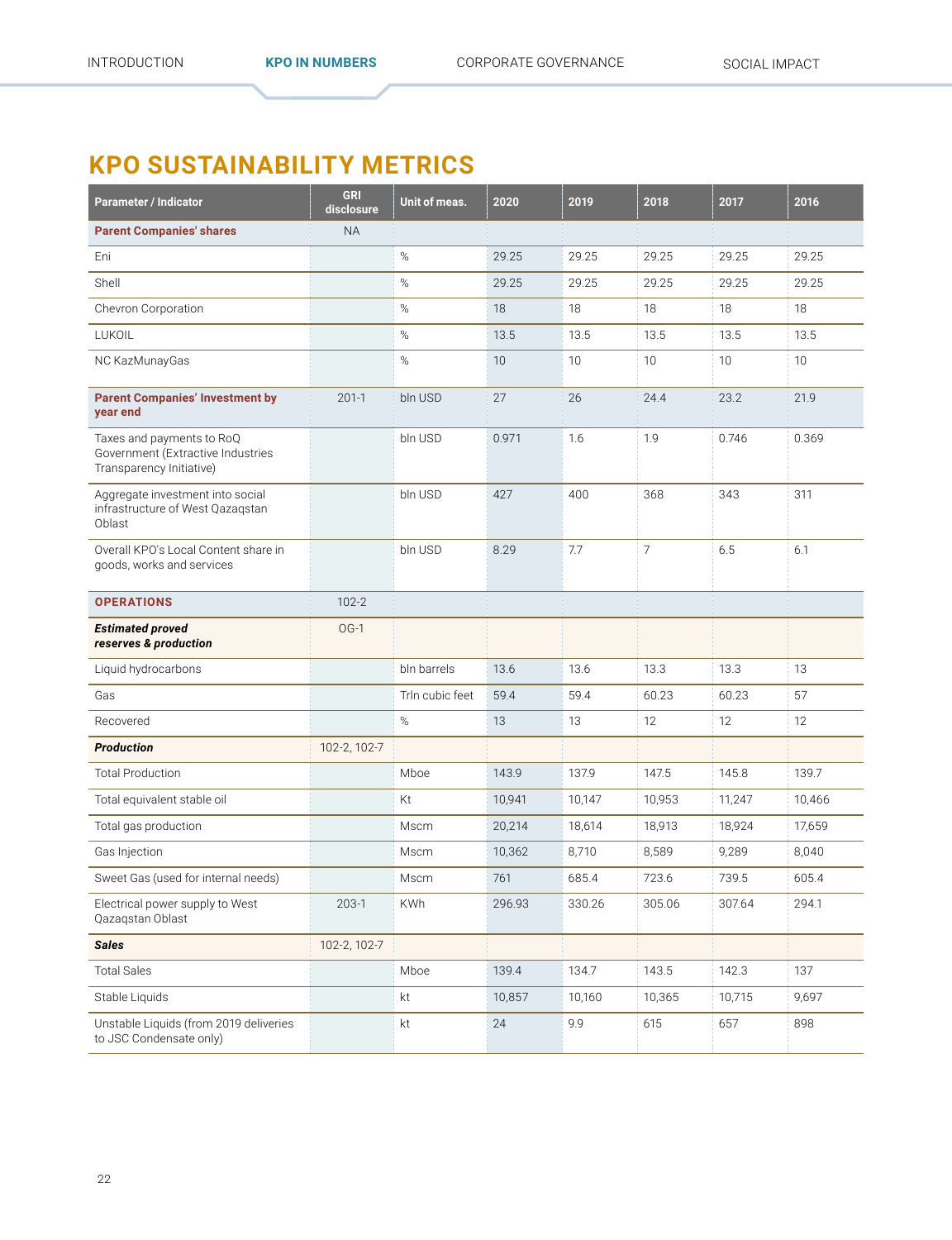| <b>Parameter / Indicator</b>                      | <b>GRI</b><br>disclosure | Unit of meas. | 2020           | 2019           | 2018           | 2017           | 2016           |
|---------------------------------------------------|--------------------------|---------------|----------------|----------------|----------------|----------------|----------------|
| Raw Gas to Orenburg Gas Plant                     |                          | Mscm          | 8,986          | 9,113          | 9,493          | 8,782          | 8,934          |
| Sweet Gas as energy to the WQO<br>community       |                          | Mscm          | 90             | 89             | 95             | 97.7           | 50.8           |
| <b>Drilling</b>                                   | $102 - 7$                |               |                |                |                |                |                |
| Total well stock                                  |                          | number        | 467            | 466            | 462            | 441            | 412            |
| Producing wells                                   |                          | number        | 114            | 110            | 114            | 115            | 119            |
| Re-injection wells                                |                          | number        | 19             | 18             | 17             | 17             | 17             |
| Wells brought in production                       |                          | number        | $\overline{4}$ | $\overline{4}$ | 5              | 5              | $\overline{7}$ |
| Drilling rigs in operation                        |                          | number        | $\mathbf{1}$   | $\mathbf{1}$   | $\overline{2}$ | $\overline{2}$ | 3              |
| <b>Turnover (shutdown)</b>                        |                          |               |                |                |                |                |                |
| <b>KPC</b>                                        |                          | coverage      | partial        | full           | partial        | partial        | full           |
| Unit 2                                            |                          | coverage      | partial        | full           | partial        | partial        | full           |
| Unit 3                                            |                          | coverage      | full           | full           | full           | full           | full           |
| KOTS network                                      |                          | coverage      | partial        | full           | partial        | partial        | full           |
| <b>OCCUPATIONAL</b><br><b>HEALTH &amp; SAFETY</b> |                          |               |                |                |                |                |                |
| <b>Safety</b>                                     | GRI 403-9                |               |                |                |                |                |                |
| Lost Time Incidents (LTI)                         |                          | frequency     | 0.06           | 0.06           | 0.29           | 0.08           | 0.17           |
| Road Traffic Incidents (RTI)                      |                          | frequency     | $\overline{0}$ | 0.02           | 0.03           | 0.05           | 0.02           |
| Total Recordable Incident Frequency<br>(TRIF)     |                          | frequency     | 0.18           | 0.28           | 0.5            | 0.11           | 0.24           |
| <b>Fatality Frequency</b>                         |                          | frequency     | $\overline{0}$ | $\mathbf 0$    | 0.04           | $\mathbf 0$    | $\mathbf 0$    |
| <b>Occupational health</b>                        | 403-10                   |               |                |                |                |                |                |
| Absenteeism rate                                  |                          | frequency     | 736            | 691            | 718            | 713            | 605            |
| Occupational diseases                             |                          | frequency     | $\overline{0}$ | $\overline{0}$ | $\mathbf{0}$   | $\overline{0}$ | $\mathbf{0}$   |
| <b>Loss of Primary Containment</b>                | OG-13, 403-2             |               |                |                |                |                |                |
| Tier 1                                            |                          | number        | $\mathbf{0}$   | $\overline{0}$ | $\mathbf{1}$   | $\overline{2}$ | $\mathbf 0$    |
| Tier 2                                            |                          | number        | $\mathbf{1}$   | $\mathbf{1}$   | $\mathbf 0$    | $\mathbf{1}$   | $\overline{2}$ |
| Tier <sub>3</sub>                                 |                          | number        | 17             | 14             | 15             | 8              | 18             |
| <b>Significant spills</b>                         | $306 - 3$                | number        | $\mathbf 0$    | $\mathbf 0$    | $\mathbf 0$    | $\mathbf{1}$   | $\mathbb O$    |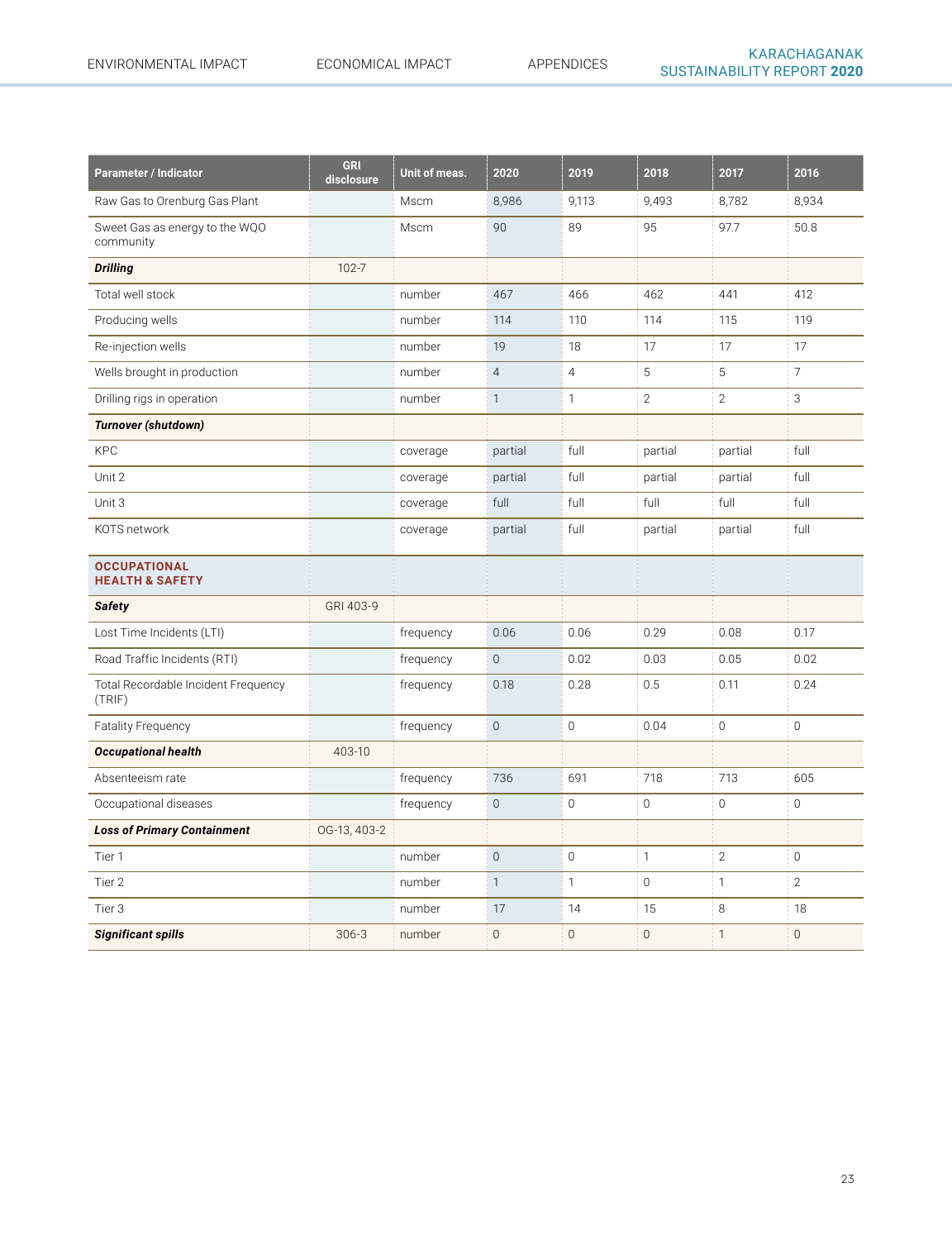| <b>Parameter / Indicator</b>                                                 | <b>GRI</b><br>disclosure       | Unit of meas. | 2020           | 2019           | 2018           | 2017           | 2016           |
|------------------------------------------------------------------------------|--------------------------------|---------------|----------------|----------------|----------------|----------------|----------------|
| Analysis of HSE Cards by type of<br>observation                              | 102-11, 103-3,<br>403-2, 403-4 |               |                |                |                |                |                |
| Hazard                                                                       |                                | number        | 10,856         | 13,782         | 12,387         | 10,777         | 6,892          |
| Good practice                                                                |                                | number        | 10,357         | 9,793          | 10,804         | 6,698          | 4,434          |
| Suggestion                                                                   |                                | number        | 1,806          | 2,242          | 2,108          | 1,263          | 610            |
| Unsafe act/behaviour                                                         |                                | number        | 2,559          | 3,525          | 3,376          | 2,634          | 1,669          |
| Near miss                                                                    |                                | number        | 27             | 61             | 27             | 23             | 22             |
| <b>Emergency response</b>                                                    | $103 - 3$                      |               |                |                |                |                |                |
| Integrated Emergency Response<br>Exercises (I, II, III levels)               |                                | number        | $\overline{2}$ | $\overline{2}$ | 3              | 6              | 1              |
| <b>Emergency Response Exercises</b><br>(III level)                           |                                | number        | $\overline{2}$ | $\overline{0}$ | $\overline{0}$ | $\overline{0}$ | $\mathbf 0$    |
| <b>Emergency Response Exercises</b><br>(II level)                            |                                | number        | $\mathbf{1}$   | 5              | 5              | $\overline{2}$ | $\overline{2}$ |
| <b>Emergency Response Exercises</b><br>(I level)                             |                                | number        | 80             | 129            | 126            | 126            | 125            |
| <b>Security</b>                                                              | 103-2, 103-3                   |               |                |                |                |                |                |
| Illegal tapping                                                              |                                | number        | $\overline{0}$ | $\overline{0}$ | 0              | $\mathbf 0$    | $\mathbf{0}$   |
| Training on Human Rights and Security<br>Principles for security contractors | $410 - 1$                      | % of staff    | 100            | 100            | 100            | 100            | 100            |
| <b>COMPLIANCE &amp; GRIEVANCES</b>                                           |                                |               |                |                |                |                |                |
| Code of Conduct & Anti-corruption<br>awareness training                      | $205 - 2$                      | $\%$          | 99             | 99             | 95             | 89             | 77.4           |
| Employee grievances & applications                                           | 102-17, 103-2,<br>$103-3$      | number        | 102            | 99             | 37             | 27             | 35             |
| <b>EMPLOYEES</b>                                                             |                                |               |                |                |                |                |                |
| Employees based on geographical<br><b>location</b>                           | 102-8, 103-1                   |               |                |                |                |                |                |
| Aksai                                                                        |                                | $\%$          | 93.9           | 93.4           | 94             | 94.2           | 94.8           |
| Uralsk                                                                       |                                | $\%$          | $\overline{4}$ | 4.5            | $\overline{4}$ | 3.8            | 2.8            |
| Nur-Sultan                                                                   |                                | $\%$          | 0.6            | 0.6            | 0.8            | 0.8            | 0.9            |
| Bolshoi Chagan                                                               |                                | $\%$          | 0.9            | 0.9            | 0.6            | 0.6            | 0.9            |
| Atyrau                                                                       |                                | $\%$          | 0.6            | 0.6            | 0.6            | 0.6            | 0.6            |
| <b>Number of employees</b>                                                   | 102-7, 102-8                   | number        | 4,368          | 4,532          | 4,493          | 4,421          | 4,339          |
| Nationals                                                                    |                                | number        | 4,133          | 4,202          | 4,140          | 4,056          | 4,039          |
| Expats                                                                       |                                | number        | 235            | 330            | 353            | 365            | 300            |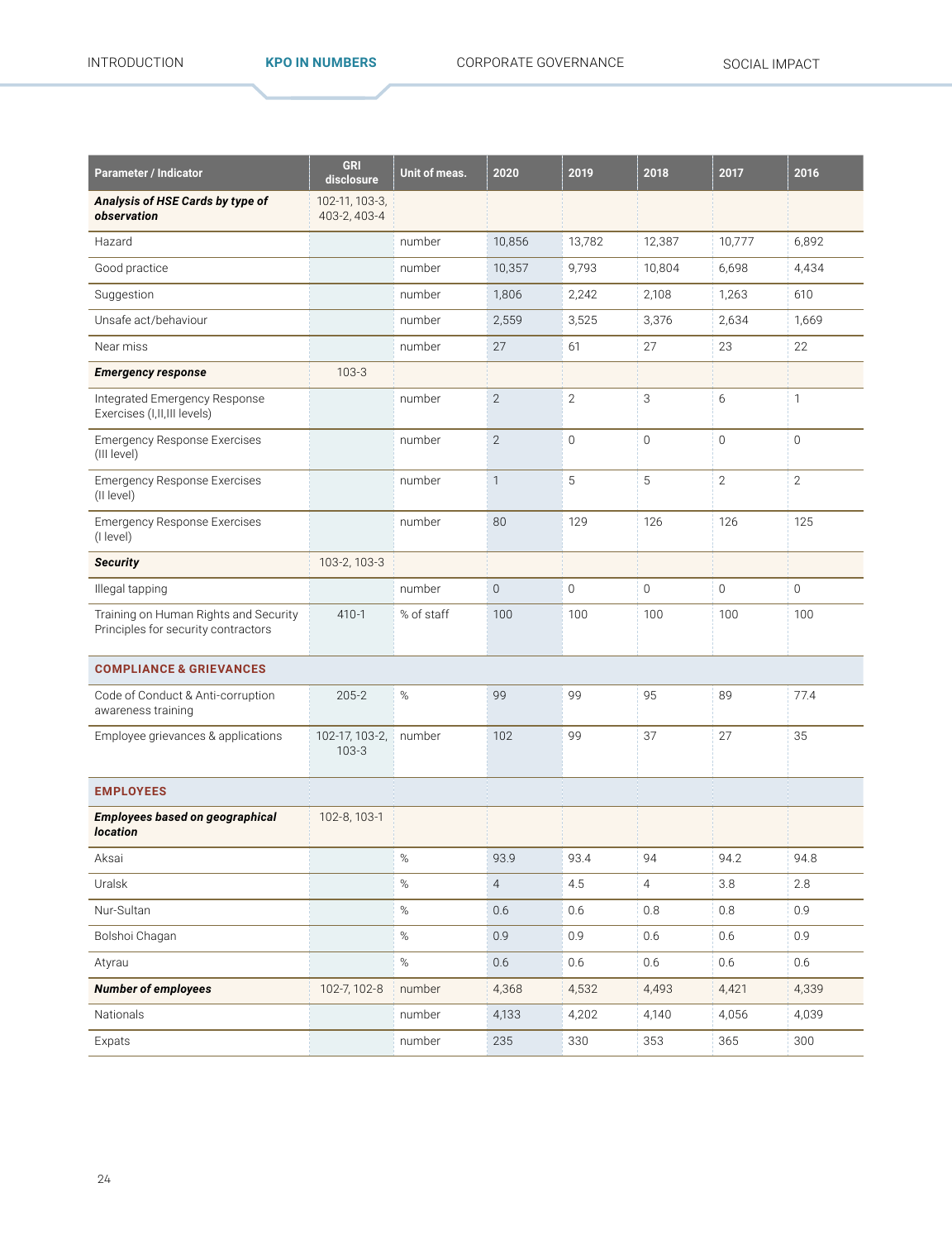| <b>Parameter / Indicator</b>                                                                               | <b>GRI</b><br>disclosure | Unit of meas. | 2020        | 2019  | 2018                | 2017  | 2016                |
|------------------------------------------------------------------------------------------------------------|--------------------------|---------------|-------------|-------|---------------------|-------|---------------------|
| <b>Employees by type of employment</b>                                                                     | $102 - 8$                |               |             |       |                     |       |                     |
| KPO direct employees                                                                                       |                          | number        | 3,063       | 3,137 | 3,130               | 3,134 | 3,156               |
| Staff hired via local agencies                                                                             |                          | number        | 1,070       | 1.065 | 1,010               | 922   | 883                 |
| Parent Companies' staff                                                                                    |                          | number        | 232         | 325   | 345                 | 344   | 255                 |
| Staff hired via expatriate agencies                                                                        |                          | number        | 3           | 5     | 8                   | 21    | 45                  |
| <b>Employees by gender</b>                                                                                 | $102 - 8$                |               |             |       |                     |       |                     |
| Men                                                                                                        |                          | number        | 3,148       | 3,277 | 3,261               | 3,222 | 3,131               |
| Women                                                                                                      |                          | number        | 1,220       | 1,255 | 1,232               | 1,199 | 1,208               |
| Local employees by age                                                                                     | $401 - 1$                |               |             |       |                     |       |                     |
| Between 20-30                                                                                              |                          | number        | 431         | 437   | 458                 | 486   | 793                 |
| Between 30-40                                                                                              |                          | number        | 1,627       | 1,573 | 1,553               | 1,534 | 1,360               |
| Between 40-50                                                                                              |                          | number        | 1,153       | 1,099 | 1,074               | 1,040 | 1,055               |
| Between 50-60                                                                                              |                          | number        | 1,007       | 964   | 938                 | 890   | 789                 |
| Above 60                                                                                                   |                          | number        | 179         | 129   | 60                  | 106   | 42                  |
| <b>Dynamics of local staff turnover</b>                                                                    | $401-1$                  | $\%$          | 1.1         | 1.7   | 1.8                 | 2.7   | 1.9                 |
| Released employees                                                                                         |                          | number        | 167         | 179   | 135                 | 148   | 165                 |
| <b>Newcomers</b>                                                                                           |                          | number        | 97          | 244   | 221                 | 166   | 118                 |
| Temporary employees                                                                                        | $102 - 8$                | number        | 120         | 138   | 125                 | 91    | 84                  |
| Voluntary dissolution of employment                                                                        |                          | number        | 43          | 42    | 24                  | 45    | 18                  |
| <b>Local Content in staff</b>                                                                              | 202-2, 103-3             |               |             |       |                     |       |                     |
| Management                                                                                                 |                          | $\%$          | 83          | 79    | 77                  | 76    | 80                  |
| Professional and supervised workers                                                                        |                          | $\%$          | 97          | 96    | 95                  | 95    | 96                  |
| Personnel trained at certified<br>programmes of International<br><b>Qualifications</b>                     | 404-2                    |               |             |       |                     |       |                     |
| CIPS International diploma, the certified<br>programme of Chartered Institute<br>of Procurement and Supply |                          | number        | 10          | 15    | 11                  | 16    | 51                  |
| Emergency response training course<br>MEMIR by OPITO standard                                              |                          | number        | $\mathbf 0$ | 19    | 43                  | 43    | 47                  |
| Well control/well pressure control<br>during gas, oil and water shows (IWCF)                               |                          | number        | 13          | 59    | 39                  | 44    | 32                  |
| Non-destrucitve testing certification<br>(NDT)                                                             |                          | number        | 3           | 33    | 30                  | 9     | 25                  |
| International certificate in health,<br>environment and safety (NEBOSH)                                    |                          | number        | 12          | 11    | $\mathsf{O}\xspace$ | 12    | $\mathsf{O}\xspace$ |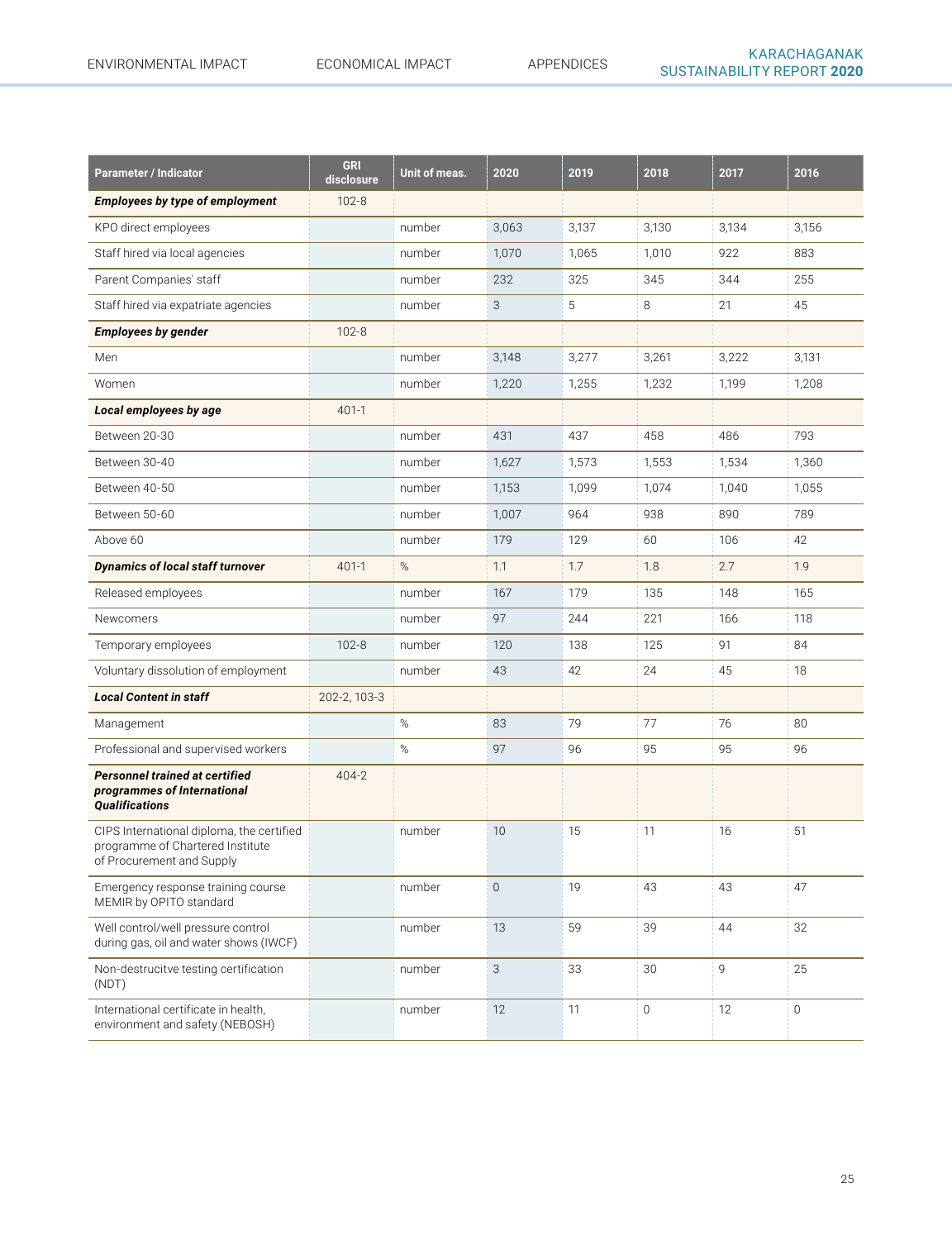| <b>Parameter / Indicator</b>                                                                  | <b>GRI</b><br>disclosure | Unit of meas. | 2020           | 2019         | 2018            | 2017           | 2016           |
|-----------------------------------------------------------------------------------------------|--------------------------|---------------|----------------|--------------|-----------------|----------------|----------------|
| OPITO Expert competency assessment                                                            |                          | number        | $\Omega$       | 15           | $\Omega$        | 0              | $\mathbf{0}$   |
| Certified internal auditor (CIA)                                                              |                          | number        | 3              | $\mathbf{2}$ | $\Omega$        | $\Omega$       | $\mathbf{0}$   |
| International Financial Reporting<br>Certification (ACCA)                                     |                          | number        | 3              | $\Omega$     | $\Omega$        | $\Omega$       | $\Omega$       |
| API Technical Standards Certification<br>(American Petroleum Institute)                       |                          | number        | 6              | $\Omega$     | $\Omega$        | $\Omega$       | $\mathbf 0$    |
| Master of Business Administration                                                             |                          | number        | $\mathbf{1}$   | $\mathbf 0$  | $\overline{0}$  | $\overline{0}$ | $\overline{0}$ |
| Average number of training hours<br>per course completed by nominated<br>employees            | $404-1$                  | average hours |                |              |                 |                |                |
| Professional courses                                                                          |                          | average hours | 59.32          | 42.96        | 33.64           | 37.4           | 43.8           |
| Language courses                                                                              |                          | average hours | 42.89          | 55.49        | 62.62           | 62.9           | 40             |
| Certified programmes                                                                          |                          | average hours | 412.99         | 43.49        | 32.09           | 27.9           | 27.2           |
| Technical & HSE courses                                                                       |                          | average hours | 12.99          | 12.79        | 6.62            | 6.7            | 6.7            |
| <b>KPO Scholarship Programme</b>                                                              | $404 - 2$                | <b>USD</b>    | 37,639         | 82,332       | 97,969          | 104,000        | 74,346         |
| Employees                                                                                     |                          | number        | $\overline{9}$ | 19           | 20              | 20             | 15             |
| Employees children                                                                            |                          | number        | 20             | 39           | 37              | 40             | 31             |
| Total                                                                                         |                          | number        | 29             | 58           | 57              | 60             | 46             |
| <b>Trainees</b>                                                                               | 102-44                   |               |                |              |                 |                |                |
| Students Placement Programme                                                                  |                          | number        | 106            | 313          | 299             | 363            | 485            |
| Youth Placement Programme                                                                     |                          | number        | $\mathbf{1}$   | 33           | 20              | 10             | 10             |
| Employed                                                                                      |                          | number        | $\mathfrak{D}$ | 6            | 10 <sup>1</sup> | $\Omega$       | $\Omega$       |
| <b>ENVIRONMENTAL PERFORMANCE</b>                                                              |                          |               |                |              |                 |                |                |
| <b>Expenses for implementation of the</b><br><b>Environmental Protective Measures</b><br>Plan | $103 - 2$<br>102-44      | thous. KZT    | 11,580,444     | 9,677,175    | 7,604,066       | 9,418,997      | 6,294,270      |
| within the Karachaganak Field                                                                 |                          | bln KZT       | 11.06          | 9.64         | 7.6             | 9.39           | 6.26           |
| on the KPC-Bolshoi Chagan-Atyrau<br>export condensate pipeline (Western<br>Qazaqstan)         |                          | mln KZT       | 362.5          | 11.12        | 9.3             | 13.4           | 9.5            |
| on the KPC-Bolshoi Chagan-Atyrau<br>export condensate pipeline (Atyrau<br>Oblast)             |                          | mln KZT       | 157.5          | 22.4         | 26.25           | 20.59          | 26.7           |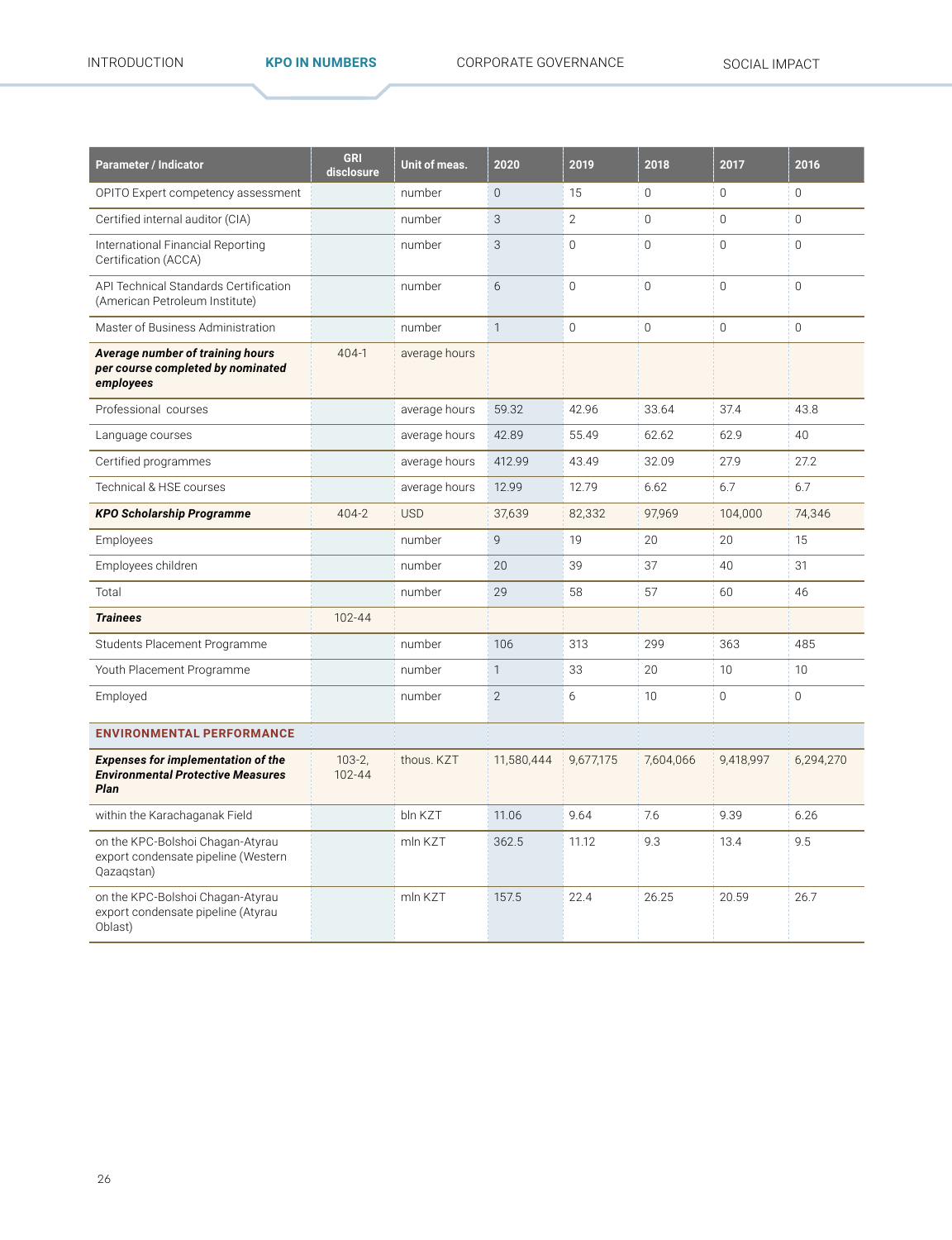| <b>Parameter / Indicator</b>                                         | <b>GRI</b><br>disclosure | Unit of meas.                             | 2020      | 2019      | 2018      | 2017      | 2016      |
|----------------------------------------------------------------------|--------------------------|-------------------------------------------|-----------|-----------|-----------|-----------|-----------|
| <b>Gas utilization</b>                                               | OG-6                     | $\%$                                      | 99.92     | 99.91     | 99.94     | 99.92     | 99.84     |
| Delivery to Orenburg Gas Plant                                       |                          | $\%$                                      | 44.45     | 49.19     | 50.19     | 46.41     | 50.59     |
| Gas injection                                                        |                          | $\%$                                      | 51.26     | 47.02     | 45.41     | 49.09     | 45.53     |
| Fuel gas                                                             |                          | $\%$                                      | 4.21      | 3.70      | 4.33      | 4.42      | 3.71      |
| Flared associated gas                                                |                          | $\%$                                      | 0.08      | 0.09      | 0.06      | 0.08      | 0.16      |
| Flared associated gas                                                |                          | $mln \, m3$                               | 15.27     | 16.76     | 11.95     | 15.61     | 28.63     |
| Air emissions                                                        | $305 - 7$                |                                           |           |           |           |           |           |
| Permitted volumes of pollutants'<br>emissions                        |                          | tonnes                                    | 17,527    | 18,544    | 19,986    | 26,538    | 21,876    |
| Actual volumes of pollutants' emissions                              |                          | tonnes                                    | 7,591     | 7,597     | 7,759     | 8,569     | 11,421    |
| Emissions rate per unit of production                                |                          | tonnes per<br>1k tonnes of<br>produced HC | 0.26      | 0.29      | 0.28      | 0.31      | 0.44      |
| <b>Total GHG emissions</b>                                           | $305-1$                  | tonnes of CO <sub>2</sub><br>equivalent   | 1,821,604 | 1,870,324 | 1,893,447 | 1,928,700 | 1,870,041 |
| Specific GHG emissions<br>$(CO_2 + CH_4 + N_2O(CO_2e))$              | $305 - 4$                | tonnes per<br>1k tonnes of<br>produced HC | 62        | 64        | 69        | 69        | 72        |
| Specific GHG emissions (CO <sub>2</sub> ) IOGP<br>international data |                          | tonnes per<br>1k tonnes of<br>produced HC | 123       | 130       | 130       | 133       | 129       |
| Specific GHG emissions (CO <sub>2</sub> ) IOGP<br>European data      |                          | tonnes per<br>1k tonnes of<br>produced HC | 88        | 84        | 83        | 83        | 88        |
| <b>Reduction of GHG emissions</b>                                    | $305 - 5$                | tonnes of CO <sub>2</sub>                 | 251       | 464       | 307       | 447       | 337       |
| GHG reduction using High pressure<br>separator                       |                          | tonnes of $CO2$                           | 10        | 367       | 236       | 364       | 278       |
| <b>Energy consumption</b>                                            | $302-1$                  | tonnes of coal<br>equivalent              | 1,067,135 | 1,021,946 | 1,040,603 | 1,051,285 | 971,700   |
| Fuel gas                                                             |                          | tonnes of coal<br>equivalent              | 1,063,251 | 1,018,625 | 1,037,274 | 1,048,142 | 967,129   |
| Electric power                                                       |                          | tonnes of coal 767<br>equivalent          |           | 891       | 825       | 848       | 1,333     |
| Diesel fuel                                                          |                          | tonnes of coal<br>equivalent              | 1,498     | 932       | 1,058     | 911       | 1,811     |
| Gasoline                                                             |                          | tonnes of coal<br>equivalent              | 220       | 249       | 271       | 316       | 291       |
| Heating                                                              |                          | tonnes of coal<br>equivalent              | 1,399     | 1,249     | 1,175     | 1,068     | 1,136     |
| <b>Water consumption</b>                                             | $303 - 3$                | m <sup>3</sup>                            | 470,601   | 527,853   | 515,141   | 538,464   | 468,939   |
| Technical water                                                      |                          | m <sup>3</sup>                            | 388,172   | 434,397   | 420,777   | 447,774   | 378,854   |
| Potable water                                                        |                          | m <sup>3</sup>                            | 82,429    | 93,456    | 94,364    | 90,690    | 90,085    |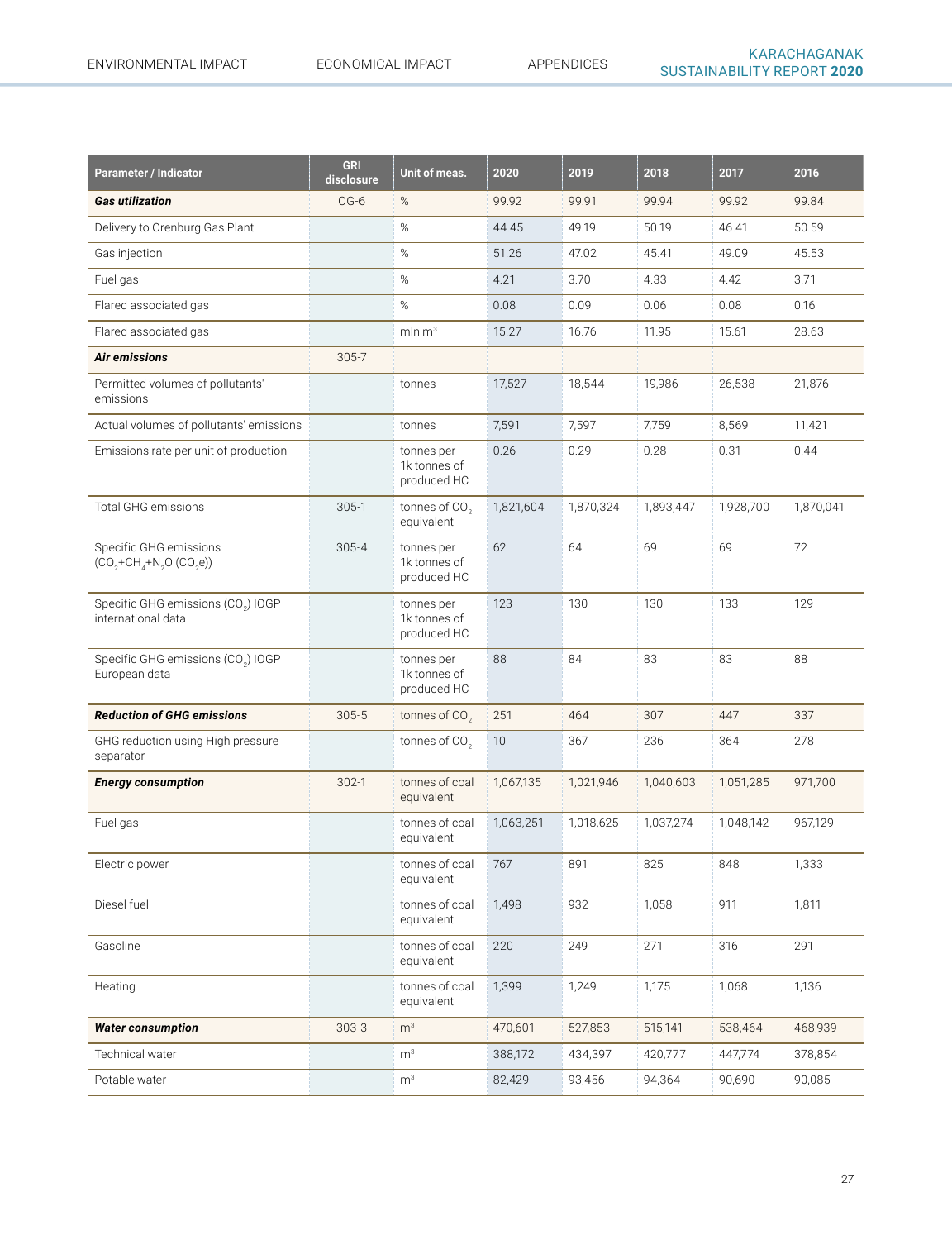| Parameter / Indicator                                                                          | <b>GRI</b><br>disclosure | Unit of meas.  | 2020            | 2019                     | 2018                     | 2017                     | 2016           |
|------------------------------------------------------------------------------------------------|--------------------------|----------------|-----------------|--------------------------|--------------------------|--------------------------|----------------|
| <b>Effluents</b>                                                                               |                          |                |                 |                          |                          |                          |                |
| Discharge of treated wastewater                                                                | $303 - 2$                | m <sup>3</sup> | 761,119         | 701,128                  | 735,152                  | 649,197                  | 481,709        |
| Reuse of treated wastewater                                                                    | 2016 303-3               | m <sup>3</sup> | 18,313          | 38,545                   | 18,241                   | 50,476                   | 48,023         |
| Discharged wastewater with<br>contaminants                                                     | $303 - 4$                |                |                 |                          |                          |                          |                |
| Limit for discharges                                                                           |                          | tonnes         | 54,244          | 66,653                   | 76,802                   | 57,281                   | 57,279         |
| Actual discharges                                                                              |                          | tonnes         | 46,006          | 39,683                   | 42,280                   | 32,933                   | 17,097         |
| Within the MPD Limits                                                                          |                          | tonnes         | 45,961          | 35,732                   | 39,695                   | 28,791                   | 16,940         |
| Excess discharge                                                                               |                          | tonnes         | 45              | 3,951                    | 585                      | 4,142                    | 157            |
| <b>Waste generated</b>                                                                         | $306 - 3$                |                |                 |                          |                          |                          |                |
| Non-hazardous waste                                                                            |                          | tonnes         | 2,717           | 2,955                    | 5,064                    | 1,597                    | 840            |
| Hazardous waste                                                                                |                          | tonnes         | 29,378          | 53,482                   | 44,916                   | 52,293                   | 31,944         |
| Waste generated, treated,<br>disposed & recycled                                               | 306-3, 306-5             |                |                 |                          |                          |                          |                |
| Waste incinerated                                                                              |                          | tonnes         | 772             | 955                      | 737                      | 930                      | 722            |
| Waste treated                                                                                  |                          | tonnes         | 18,247          | 31,610                   | 27,218                   | 26,225                   | 32,949         |
| Waste reused and recovered to process<br>stream                                                |                          | tonnes         | 2,762           | 6,256                    | 5,979                    | 6,411                    | 4,558          |
| Disposed and buried at waste disposal<br>facilities                                            |                          | tonnes         | 12,665          | 27,843                   | 22,547                   | 25,349                   | 55,252         |
| Waste handed over to the third party<br>for further recycling, use, incineration<br>and burial |                          | tonnes         | 5,500           | 6,929                    | 6,591                    | 4,681                    | 4,520          |
| Waste accumulated at the end of year                                                           |                          | tonnes         | 341,419         | 340,781                  | 323,328                  | 309,676                  | 291,459        |
| <b>SOCIAL PERFORMANCE AND</b><br><b>ECONOMIC IMPACT</b>                                        |                          |                |                 |                          |                          |                          |                |
| <b>Community engagement</b>                                                                    | $103 - 2$                |                |                 |                          |                          |                          |                |
| Public hearings                                                                                |                          | number         | $\overline{4}$  | 10                       | 10                       | 9                        | $\overline{7}$ |
| Village Councils meetings                                                                      |                          | number         | $10$            | 6                        | 13                       | 3                        | 18             |
| <b>Community grievance</b>                                                                     |                          |                | 214             | 235                      | 309                      | 410                      | 102            |
| Gas odour complaints                                                                           | $103 - 2$                | number         | $7\overline{ }$ | 17                       | 42                       | 11                       | 31             |
| Resettlement complaints (Berezovka,<br>Bestau villages)                                        |                          |                | 198             | 218                      | 267                      | 396                      | 66             |
| Social infrastructure                                                                          |                          |                | $\overline{9}$  | $\mathbf 0$              | $\overline{0}$           | 3                        | $5\,$          |
| <b>Investments into Local Community</b><br><b>Development Programmes</b>                       | $413-1$                  |                |                 |                          |                          |                          |                |
| Health                                                                                         |                          | thousand USD   | 28,090          | 42,319                   | 49,199                   | $\overline{\phantom{a}}$ | 50,000         |
| Education                                                                                      |                          | thousand USD   | 3,536           | $\overline{\phantom{a}}$ | $\overline{\phantom{0}}$ | $\qquad \qquad -$        | 45,000         |